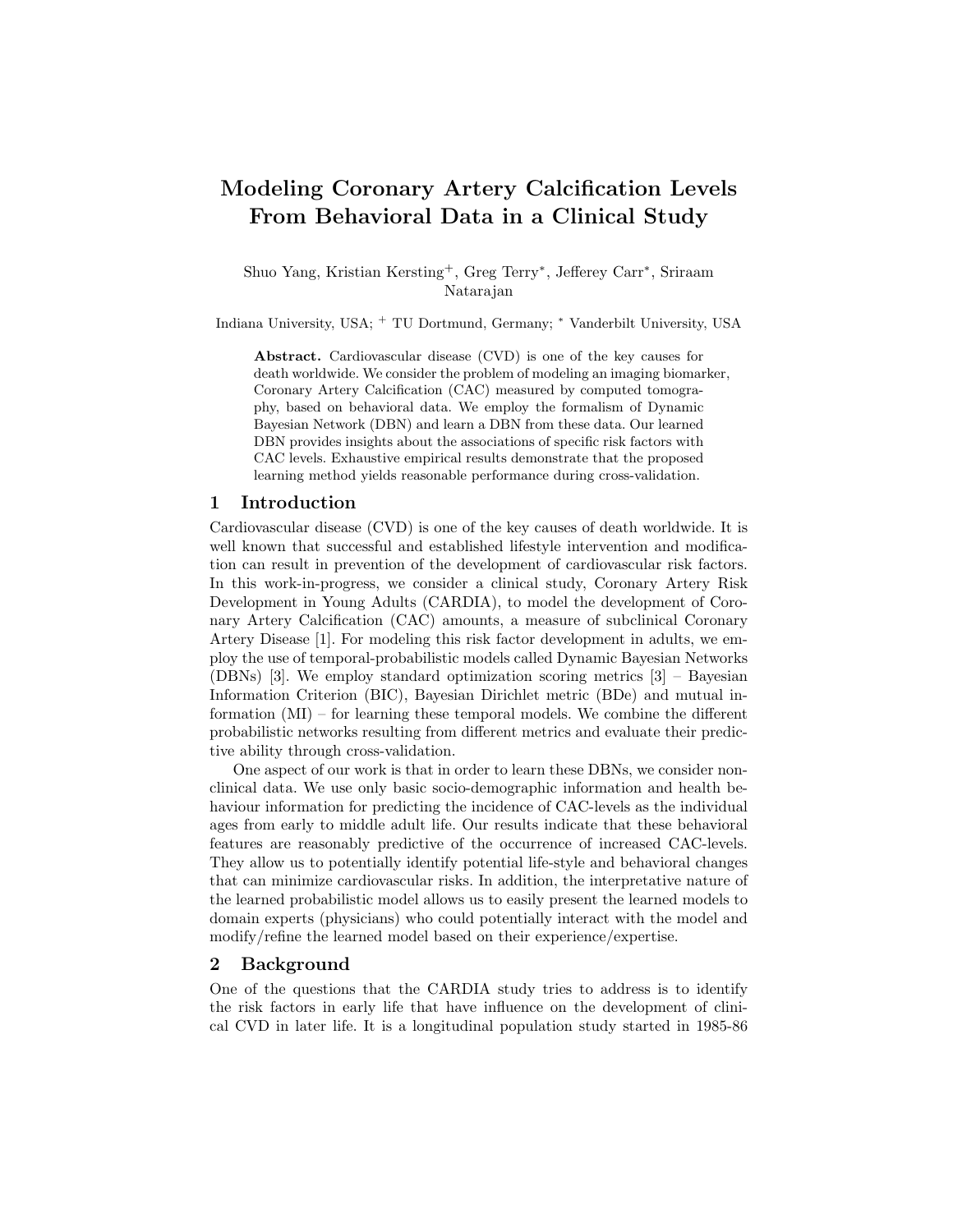and performed in 4 study centers in the US and includes 7 subsequent evaluations (years 2, 5, 7, 10, 15, 20, 25). It includes various clinical and physical measurements and in-depth questionnaires about sociodemographic background, behavior, psychosocial issues, medical and family history, smoking, diet, exercise and drinking habits. We consider the demographic and socio-economic features to predict the CAC-level as a binary prediction task. Specifically, we consider these features (with their number of categories in the following parentheses) – participant's education level(9), full time(3)/part time(3) work, occupation(8), income(6), marriage status(8), number of children(3), alcohol usage(3), tobacco usage(3) and physical activities(6) during the last year – to model the development of CAC level  $(High(CAC > 0)/Low(CAC = 0))$  in each year of study.<sup>1</sup>

# 3 Proposed Approach

The first issue with this study is that there are several missing values. Preprocessing is required for matching the solutions for missing values across study centers. While the participant retention rate is relatively high (91%, 86%, 81%, 79%, 74%, 72%, and 72%, respectively for each evaluation), there are still at least 10 percent of the data are missing from the records. When a subject is absent from a certain subsequent test, we fill in the missing values using the values from his/her previous measurement. For the missing entries due to other unknown reasons, we treat them as a special class.

Another issue is the evolution of the evaluation measurements and the survey design. Some of the questions related to a certain aspect of the sociodemographic background may be divided into multiple questions or combined into one question in the follow up evaluations. For example, since year 15, the question related to the participant's marriage status has an option as "living with someone in a marriage-like relationship" which is a separate question from year 0 to year 10.

Given these challenges, we employed a purely probabilistic formalism of dynamic Bayesian networks (DBNs) that extend Bayesian networks (BNs) to temporal setting. They employ a factorized representation that decreases the dimension from exponential in the total number of features to exponential in the sizes of parent sets. They also handle the longitudinal data by using a BN fragment to represent the probabilistic transition between adjacent time slots which allows both intra-time-slice and inter-time-slice arcs. Finally, cyclic dependencies in time are allowed. For instance, treatment of a disease in the current time can influence the incidence of the disease in the next time which in turn can influence the treatment in the next time step.

In most literature, the probabilistic influence relationships of the DBN (particularly the temporal influences) are pre-specified and only the parameters are learned. However, since we are interested in determining how the CAC-levels evolve as a function of 10 other risk factors, we instead learn the influences by adapting standard BN structure learning algorithms. The most popular approaches for learning BNs are to employ a greedy local search such as hill climb-

 $^{\rm 1}$  For detailed information about the features, please refer to CARDIA online resource at http://www.cardia.dopm.uab.edu/exam-materials2/data-collection-forms.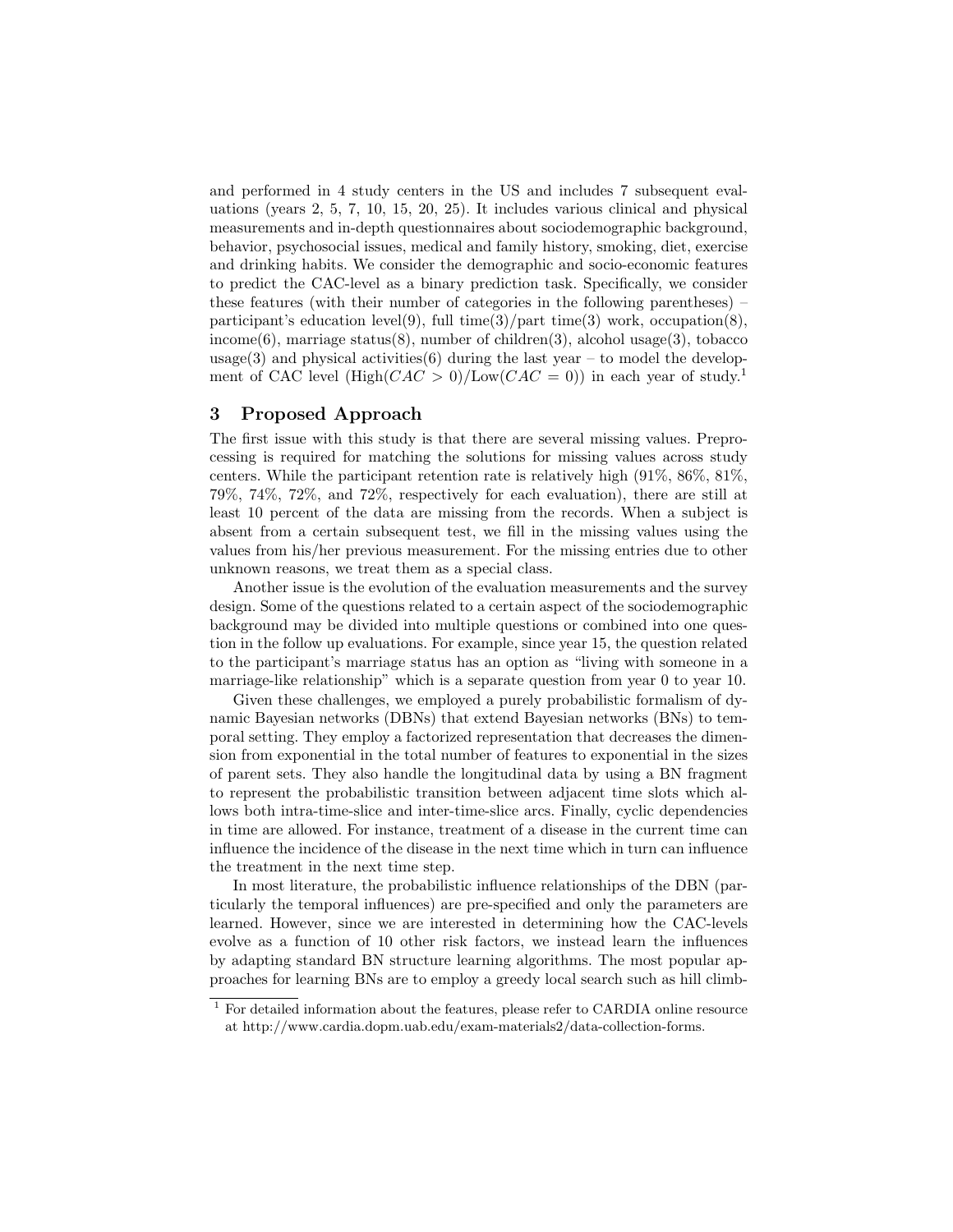ing based on certain decomposable local score functions. We consider three different scoring functions – Bayesian Dirichlet (BDe) scores, Bayesian information criterion (BIC) and Mutual Information Test (MIT).Before discussing the scoring functions, we present the high-level overview of our framework in Figure.1. After preprocessing, we run three hill-climbing algorithms using the three dif-



Fig. 1: Flow Chart of the Proposed Model. The blue arrows denote the flow of data and the grey arrows denote the flow of the model.

ferent scoring metrics. First, we transfer the multi-series dynamic data into a training set by extracting every pair of sequential study measurements of every patient as a training instance. After this step, we got  $5114$  ( $|subjects|$ )  $*5$ (|paired time slices|) instances in total. Using these training instances, we learn three models using the three metrics. We also combine these models by using the union of all the edges to construct a new unified model<sup>2</sup>. The goal is to introduce more dependencies and evaluate if a more complex model is indeed more accurate. For this new unified model, we learn the parameters and perform 5-fold cross-validation for evaluation.

Returning to the scoring function, the first row of Table.1 presents the general form of the decomposable penalized log-likelihood (DPLL) [4] for a BN  $\beta$  given the data D.  $\mathcal{D}_{il}$  is the instantiation of  $X_i$  in data point  $D_l$ , and  $PA_{il}$  is the instantiation of  $X_i$ 's parent nodes in  $D_l$ . So the general form of DPLL is the sum of individual variable scores which equal to the loglikelihood of the data given the local structure minus a penalty term for the local structure. Note that BIC and BDe mainly differ in the penalty term. The penalty term for BIC is presented in the second row where  $q_i$  is the number of possible values of  $PA_i$ ,  $r_i$  is the number of possible values for  $X_i$  and N is number of examples (5114  $\times$  5). Hence the BIC penalty is linear in the number of independent parameters and logarthmic in the number of instances. BDe penalty is presented in third row where  $\mathcal{D}_{ijk}$  is the number of times  $X_i = k$  and  $PA_i = j$  in  $D$ , and  $\alpha_{ij} = \sum_k \alpha_{ijk}$  with  $\alpha_{ijk} = \frac{\alpha}{q_i r_i}$ in order to assign equal scores to different Bayesian network structures that encode the same independence assumptions. Ignoring the details, the key is that the complexity of BIC score is independent of the data distribution, and only depend on the arity of random variables and the arcs among them while the BDe score is dependent on the data and controlled by the hyperparameters  $\alpha_{ijk}$ . For

<sup>&</sup>lt;sup>2</sup> When the combination induces intra-slice cycles, we randomly remove one edge.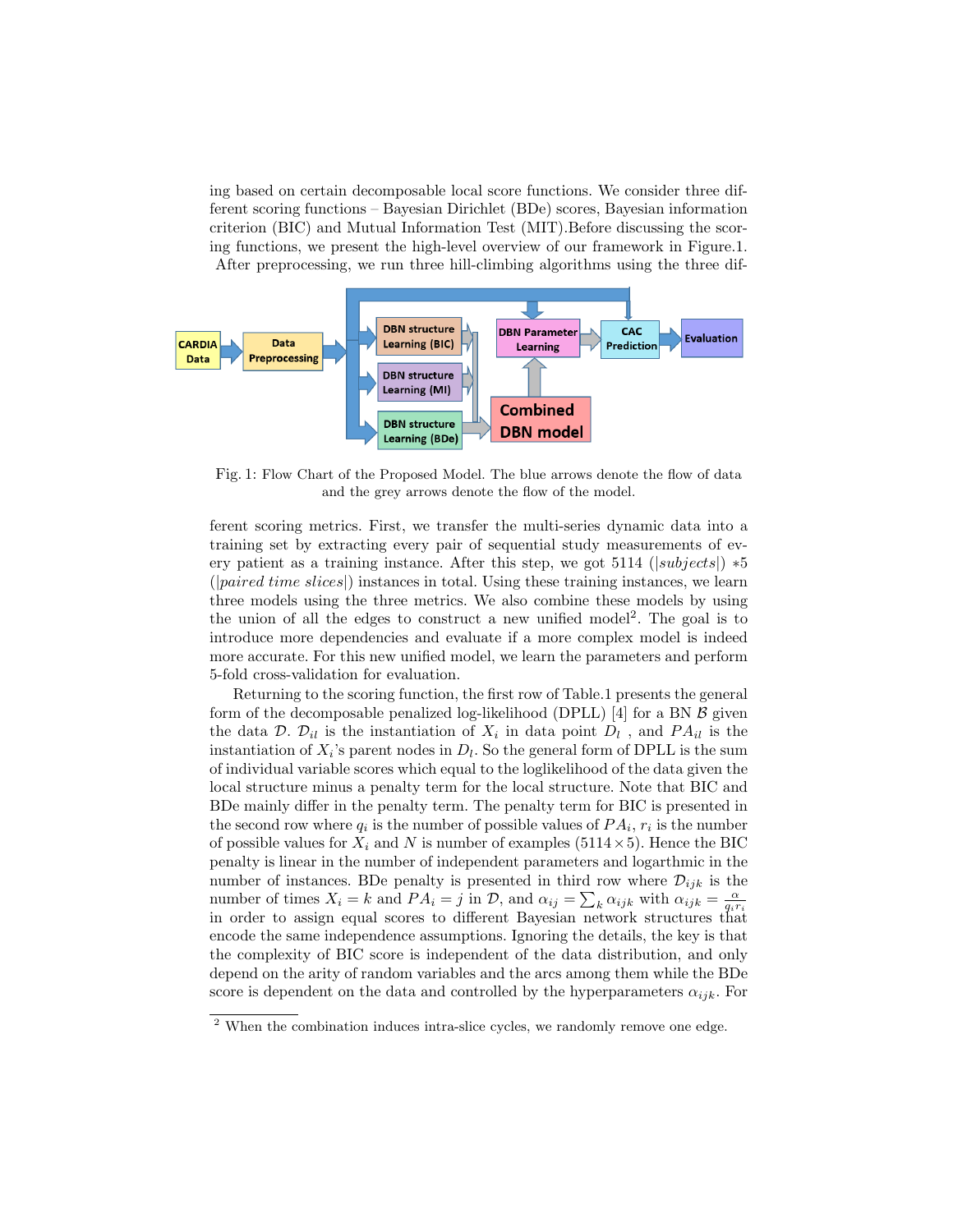more details, we refer to [3]. Instead of calculating the log-likelihood, MIT score (Table.1 last row) uses mutual information to evaluate the goodness-of-fit [5].  $I(X_i, PA_i)$  is the mutual information between  $X_i$  and its parents.  $\chi_{\alpha, l_{i\sigma_i(j)}}$  is chisquare distribution at significance level  $1 - \alpha$ . We refer to [5] for more details.

Table 1: The different scoring functions.

|            | $DPLL(\mathcal{B}, \mathcal{D}) = \sum_{i}^{n} [\sum_{l}^{N} \log P(\mathcal{D}_{il}   PA_{il}) - Penalty(X_i, \mathcal{B}, \mathcal{D})]$                                                              |  |  |  |  |  |  |  |  |
|------------|---------------------------------------------------------------------------------------------------------------------------------------------------------------------------------------------------------|--|--|--|--|--|--|--|--|
| DPLL(B, D) | $Penalty_{BIC}(X_i, \mathcal{B}, \mathcal{D}) = \frac{q_i(\overline{r_i-1})}{2} \log N$                                                                                                                 |  |  |  |  |  |  |  |  |
|            | $Penalty_{BDe}(X_i, \mathcal{B}, \mathcal{D}) = \sum_{j}^{q_i} \sum_{k}^{r_i} \log \frac{P(\mathcal{D}_{ijk}   \mathcal{D}_{ij})}{P(\mathcal{D}_{ijk}   \mathcal{D}_{ij}, \alpha_{ij})}$                |  |  |  |  |  |  |  |  |
|            | $[DPMI(\mathcal{B}, \mathcal{D})   S_{MIT}(\mathcal{B}, \mathcal{D}) = \sum_{i, PA_i \neq \emptyset} 2N * I(X_i, PA_i) - \sum_{i, PA_i \neq \emptyset} \sum_{j}^{q_i} \chi_{\alpha, l_{i \sigma_i(j)}}$ |  |  |  |  |  |  |  |  |

## 4 Experiments

For the DBN DPLL-structure learning, we extended the BDAGL package of Murphy et al. [2] to allow learning from multi-series dynamic data and to support learning with BIC score function. We also adapted DPMI-structure learning by exploiting the GlobalMIT package which was used to model multiseries data from gene expression [5]. The learned DBN structure is shown in



Fig. 2: Combined DBN model. The blue arcs are learned by DPLL-BDe; reds by DPLL-BIC; greens by DPMI; black dash lines are self-links are learned by all three.

Figure.2. Note that all three score metrics learned the selflink for every variable. This shows that many socio-demographic factors are influenced by previous behavior(5 years backward). Observe that both BIC and BDe learned the inter-slice dependency between "Smoke" and "CAC" level. Both BIC and MI returned a temporal correlation between "Exercise" and "CAC", which indicates that previ-

ous health behaviors have strong influence on the risk of CAC in current time.

Then we combined the structure from the different learning approaches into a comprehensive model for learning parameters. We applied this DBN to test data and predict the CAC score based on the variables in the current and previous time steps. As CAC score from previous time-steps is highly predictive of future values, we hid the CAC-scores in the test set for fair evaluation.

We calculated the accuracy, AUC-ROC as well as F measure<sup>3</sup> to evaluate the independent and mixed models learned by different score functions. The results

 $\overline{3 \text{ Accuracy}} = (\text{TP} + \text{TN})/(\text{P+N}); \text{F} = 2\text{TP}/(2\text{TP} + \text{FP} + \text{FN})$